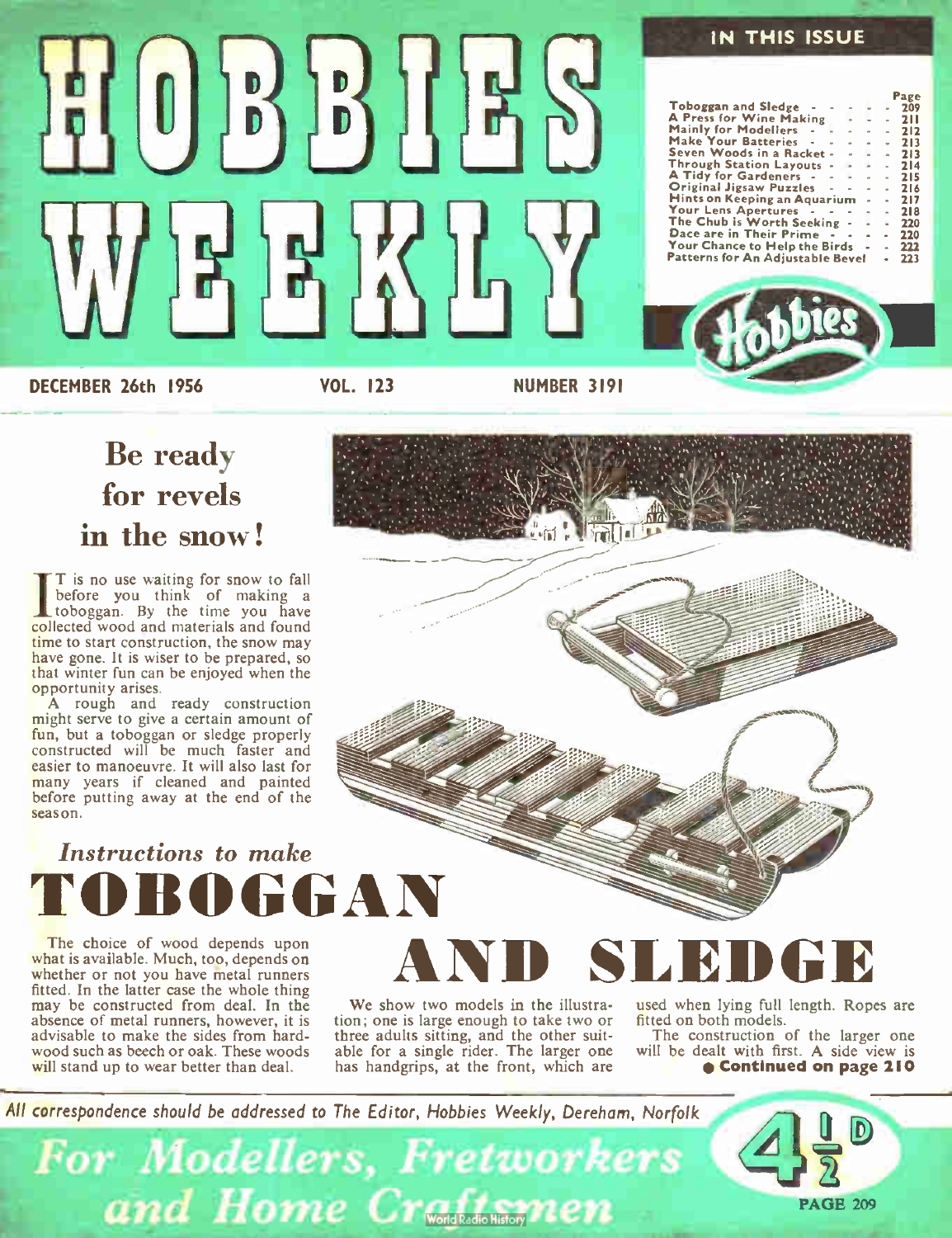# **DETAILS** FOR **MAKING THE TOBOGGAN**

shown in Fig. 1, and all necessary measurements are given. The two side pieces (1) are cut from 1in. thick wood and are joined together by piece 2 (lin. square wood) and two pieces 3 (3ins. by 1 in. wood). Pieces 2 and 3 are 16ins. long. These pieces should be screwed to the sides using countersunk screws.

Seating consists of a number of boards  $(4)$  screwed in place as shown; they should be about 3ins. apart. Battens of wood to strengthen the sides about 1in. by  $\frac{3}{4}$ in. may be screwed at intervals along the insides as shown by the dotted lines.







using  $\frac{3}{2}$ in. by  $\frac{1}{2}$ in. metal strip. It is not difficult to bend this cold, and to fit round the curves. Secure them by means of countersunk screws.

The smaller model is shown in Fig. 3. The side and end views give the main dimensions, while the other drawing shows the construction.

The sides  $(8)$  and braces  $(9)$  are cut from Iin. wood. Pieces 9 are 13ins. by 2ins., and the positions are shown by the dotted lines on the side view. The shaped piece (10) at the front is 19ins. long by 1in. square. It is cut away at the ends to receive the rope which is simply tied in position.

The seat consists of  $\frac{1}{2}$ in, boards nailed to the sides  $(8)$  and the crosspieces  $(9)$ . Finish off by painting and fitting metal runners as before. (M.h.)

Fix a long strake (7) of lin, square wood on the outside of each side, securing it with nails or screws. These strakes can act as footrests if necessary.

The handgrips are made from pieces of 1 in. wood  $(5)$  and 12 in. lengths of I in. diameter round rod (6) as shown in the detail in Fig. I. A cut-away diagram, Fig. 2, shows the general construction.

The whole toboggan is now painted, giving two or three coats if necessary. Pay particular attention to the end grain, where the paint soaks in quite a lot.

The last job, js to fit the metal runners,

\* \* \* \* \* \* \* \* \* \* \* \* \* \* \* \* \* \* \* \* \* \* \* \* \* \* \*  $\star$ Readers in Northumberland and the North-East will be pleased  $\frac{1}{2}$  $\ddot{\textbf{x}}$ to know that a HOBBIES BRANCH has been opened at  $\frac{1}{4}$  $\star$  $\star$ 42 DEAN STREET, NEWCASTLE 1  $\star$  $\star$ ∗ • All Hobbies tools, kits, designs, materials, etc. available.  $\star$ \* Also large stocks of other well-known kit ranges for the  $\star$ modeller and handyman.  $\star$ × -4( A BRANCH OF HOBBIES LTD., DEREHAM ∗ \* 4- \* \* \* \* \* \* \* 44 4-t\*:4-1\* 4- 4- \* \* \* • \* \* \* \* \* 210 **World Radio History**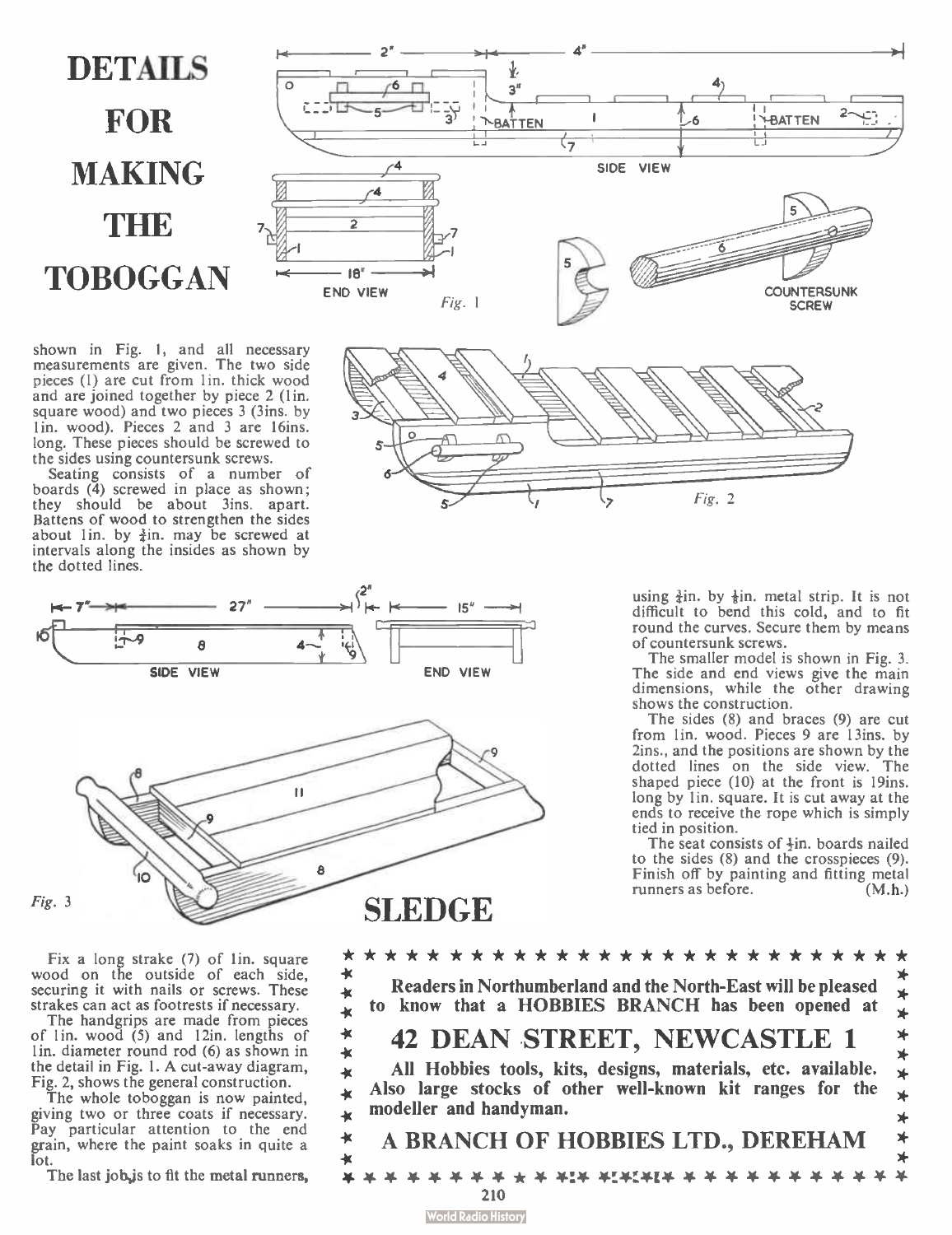# A PRESS FOR WINE MAKING

THERE are many methods of<br>pertracting the juice of fruit when<br>of which have their good points. Some HERE are many methods of extracting the juice of fruit when preparing home-made wines, all people pour boiling water over the fruit and let it stand for a time, while others prefer to boil the fruit and water together.

Pressing the juice out of the fruit, however, is the method which has been used for hundreds of years by a large number of wine producing countries, the grape being the fruit mostly employed.

By A. F. Taylor

On account of expense, grapes are not used much by the home-made wine producer, but there are many other fruits which may have their juice extracted with a press. All the soft kinds such as currants, gooseberries, blackberries, raspberries, plums and damsons are suitable. It is advisable, however, to cut the plums and damsons in half and remove the stones before pressing them.

Apples, pears and rhubarb, which are somewhat harder, should be cut up into small pieces before putting into the press.

#### For small quantities

The wine press described in this article has been designed to fulfil the requirements of the home wine maker who only makes up small quantities at a time. By keeping the dimensions down to a workable minimum, not only will it be more efficient but the pressure needed to extract the juice will also be quite low.

Good quality hardwood should be chosen for the job, and sycamore, being a clean white wood, is very suitable, although almost any clean close grained hardwood may be used. Cut the base first and build the press up around this board. In order that the juice may drain away, the board slopes from back to front, a difference of  $\frac{1}{2}$ in. being quite sufficient.

A level baseboard may be used by putting a block under one end to tilt it, but it is much better to cut the base from a single block having the necessary slope. Make it  $9\frac{1}{2}$ ins. long, Sins. wide and  $1\frac{1}{2}$ ins. thick at one end, tapering off to 1 in. at the other.

It should not be difficult to cut this wedge shaped piece off with a saw,

• afterwards planing it level and smooth and finishing with glasspaper.

Next cut and fit the end block, and as it holds the lever in position while pressure is applied, it must be robust and securely fixed. A piece 7ins. long, 5ins. wide and 1in. thick should be strong enough and is fixed with two long stout screws into the baseboard. If you use



glue for extra security, it must be of the waterproof type.

Fixed along the top edge of this end block is a strip of wood which holds the lever end and is shown in detail in Fig. 3. It is 5ins. long,  $1\frac{1}{2}$ ins. wide and  $\frac{3}{2}$ in, thick, and needs two or three screws to fix it securely. A shallow groove is cut along the lower edge to hold the lever in position, and this need not be more than  $\frac{1}{2}$ in. deep.

Further strength is given by the two side pieces which project 2ins. above the baseboard, but their real purpose is to form a tray to hold the fruit while it is being pressed. A thickness of  $\frac{1}{2}$ in. should be sufficient, while the length is  $10\frac{1}{2}$ ins. and the width  $3\frac{1}{2}$ ins. at the back, tapering to 3ins. at the front.

To complete the tray two wedge shaped blocks are secured to the front of the base, leaving a gap of about  $\frac{1}{2}$ in. for the juice to flow through. Fig. 2 shows

the shape and position, and they should be made the same height as the side pieces project above the base. Tapering from 14ins, to 1in, at the centre will prevent the juice from collecting at the sides and enable it to drain away completely.

Make these to fit snugly at the sides and the same applies to the other end, so that there are no cracks for the juice to seep through.

The lid is just a flat block of wood lin. thick cut to fit neatly inside the press, leaving a margin of not more than  $\frac{1}{2}$ in. round the sides. The fulcrum is fixed across the centre (see Fig. 4), and this also acts as a handle for lifting out the block. Cut a length of 1 in. square wood 41ins. long, taper and round off the top as in Fig. 4, and fix in position with two brass screws. If the screws are inserted from underneath they must be filed off flush, but it is better, however, to fix them from the top.

The pressure lever is made from wood  $1+$ ins. wide and  $1$  in. thick, with its head shaped off as in Fig. 3. The length is determined by the amount of power needed to work the press. About 18ins. is a good length, but this may be increased to 21ins. or 24ins. It is not advisable to exceed this unless the entire press is made of somewhat thicker wood to withstand the extra power which will be applied.

Provided the press has been made of a good white hardwood, very little finishing will be needed after it has been well smoothed with glasspaper. It is an advantage, however, to give it either a light coat of varnish or of brush polish to help preserve it.

Some fruits may be used for making wine without adding any water. It is only the very juicy fruits which are best for this purpose, otherwise you will need such a large quantity that the cost will be much beyond the value of the wine produced. The finished produce, however, is a much superior drink, and it is a good idea to make a small quantity for special occasions.

In order to obtain the greatest amount of juice some fruits may be passed through the press twice or even three times. Well wash the press immediately after use, and well dry before putting it away, otherwise a mould is likely to form, and this might seriously affect the favour of any future wines.

<sup>211</sup>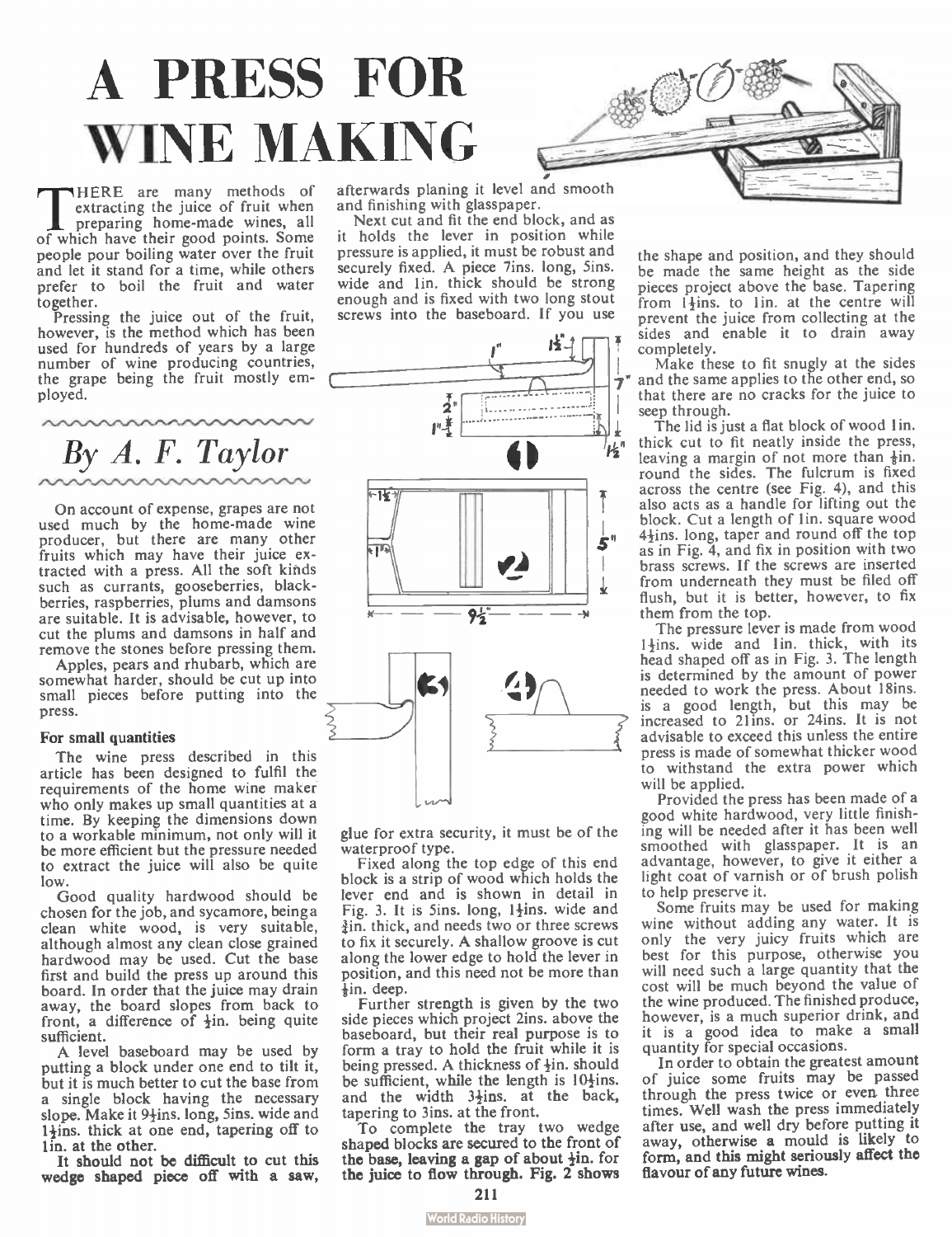

I N making ship models much interest<br>and pleasure can be had by adding<br>that may not be shown in our<br>that details N making ship models much interest and pleasure can be had by adding actual design. Many authentic details can be added because most kits are to a more or less degree made with simplified details, enabling even the beginner to make a good model. As we progress we feel the desire to improve on the details and, from this, we go on obtaining increased pleasure in our hobby and in the necessary research work to obtain these improvements.

One of the details that adds to the interest of our modelling and assists greatly when we come to the rigging, if added, are correct fife rails and fittings.

Fife rails are placed at the foot of the masts. They are about waist high, supported by strong stanchions and drilled to take belaying pins, to which the ropes from some of the rigging are belayed.

These fife rails differ in size and position, as it depends upon the particular mast and its rigging. A foremast and a mainmast may have fife rails extending around three sides, while the mizzen usually has only two short ones, either running fore and aft, or running across the ship and placed fore and aft.

#### Boxwood is ideal

For scale models boxwood is the ideal material, detail depending upon the scale of our model. Rails are glued into mortices in the uprights, after being drilled for the belaying pins. For tiny models bamboo is the material to use, as even when drilled it is quite strong in small items.

If the model is of sufficient size to allow of detailed rigging we must ensure that our fife rails will stand the pull of the rigging ropes when belayed. In heavy rails it is possible to drill through at an angle and reinforce the glued joint by driving pins through the deck. In small models extra length can be allowed and fashioned into a dowel or tenon to fit into a hole drilled in the deck, or in the case of a tenon, into a mortice cut into the deck.

Pin rails are flat ledges of wood set edgeways to the timberheads on the inside of the bulwarks, holes being drilled to take the belaying pins. These pin rails are placed at all shroud sections of the bulwarks.

Belaying pins can be made from ordinary pins, the heads flattened lengthways to represent the handles, for larger models they can be made from bamboo with paper strips glued on to make the handles. In large true scale models they can be turned from boxwood, holly or brass wire or rod, depending on the scale size (see sketch).

Details of the fife rails on your particular model will be shown on your design or plan. If not, the sketches made below show some of the various types, and I will be ready to advise on the correct type for a particular vessel.

Turned stanchions are a feature of many vessels of all periods, and to those with a small lathe they represent no difficulty. If you have no lathe they can be filed to shape from good quality stripwood, or a hand drill can be held in the bench vice and used as a lathe, small files being used to shape the stanchions.

In the finishing of square stanchions,

# MAKING FIFE **RAILS**  $B_Y$  'Whipstaff'

such as we find in sailing vessels of most periods, including the present day, do not forget the little detail of chamfering the corners as in the sketch. It makes such a difference to the appearance of the finished model.

In the attached sketches we have most of the types of fife rails you will come across, and these short notes should enable you to add the appropriate type to your model.

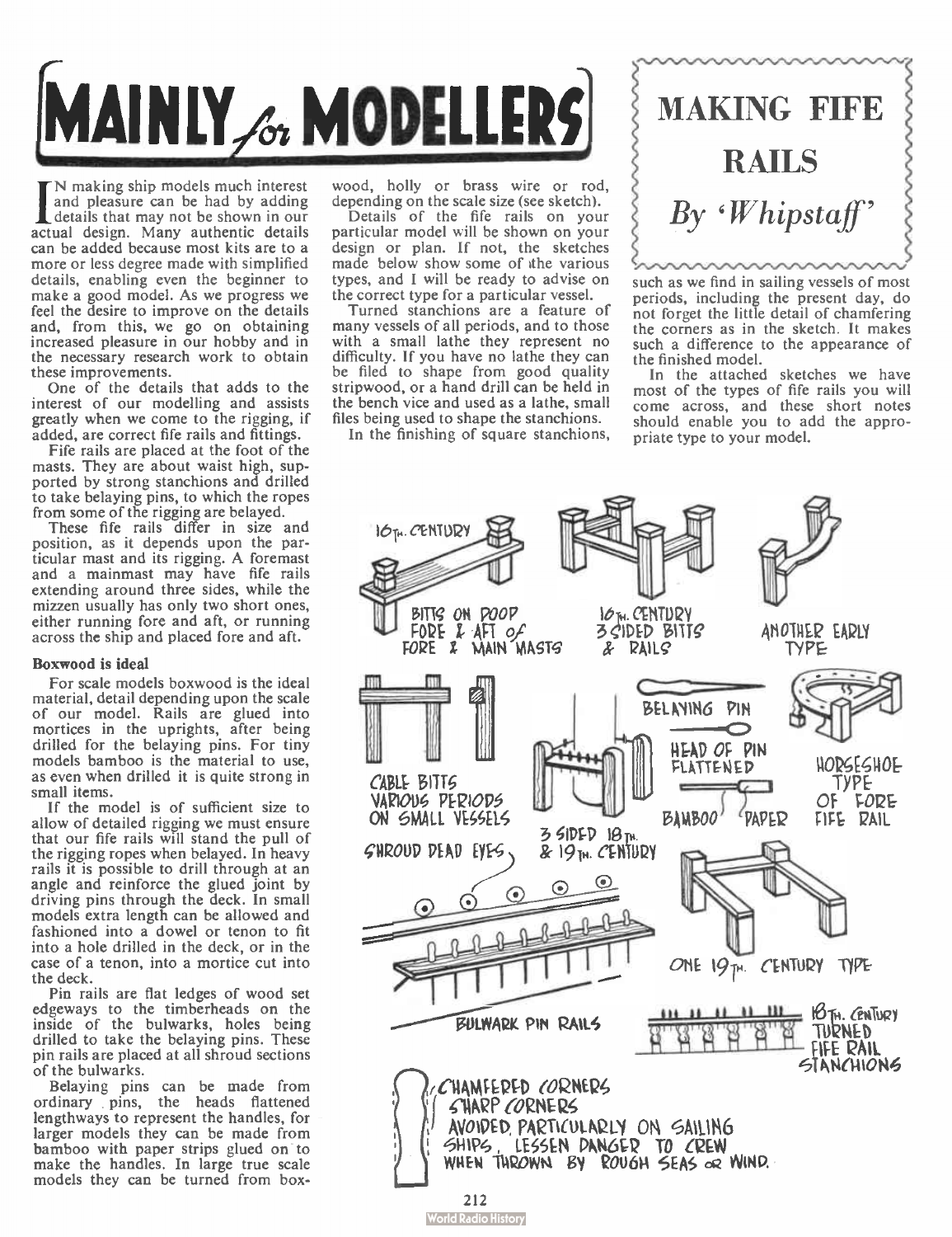

 $\prod_{\text{when they may easily be bounded with a given point}}$ <br>should make a high tension battery<br> $\frac{1}{2}$  when they may easily be purchased T may be wondered why anyone should make a high tension battery ready for use. The answer lies in the fact that small batteries suitable for 1-valvers are not easy to obtain. If miniature 'deaf aid' batteries are employed, they do not have a very long life, because of their very small size.

Some manufacturers still produce 45 V and 60 V H.T. batteries with normal sized cells, but there is so little demand for these that few shops stock them. The solution is to make up a small battery with torch-battery cells, and this will have a much longer life than the miniature 'deaf aid' battery.

#### Use popular type

One valve sets (or 2-valvers used with phones) will normally operate satisfactorily on about 30 V, and this can be obtained from ten 3-volt torch batteries. Assuming that the con-structor can solder, the whole battery can be made up in quite a short time. There is no advantage in using miniature or pen-torch cells, so the slightly larger, most popular type will be best. Each 3 V battery contains two separate 14 V cells, and the 20 cells will fit in a cardboard container of the size shown in Fig. 1. It is, of course, possible to make up a battery of any desired voltage, by using a suitable number of cells.

Each card cylinder in which the cells are fitted should be cut through, leaving half the cylinder on each cell, for insulation purposes. A short length of thin wire (about 24 S.W.G.) is then soldered to each zinc case, and left standing vertically. These wires only need to be lin, or so long.

A touch of glue is then applied to each card case, and the batteries put together in rows, as shown, an elastic band or string holding all together. At

this stage the container can be made from a sheet of card.

says F. G.

Rayer

Each projecting wire is then bent over to the top of the next cell,

clipped to the correct length. and fixed to the brass cap by a touch of solder. When finished, all the cells will be in series, as in the diagram. A short length of red flex, soldered to the final brass cap, forms the positive connection. A black lead from the zinc case of the cell at the other end of the battery forms negative, as shown. If bare wire is used in the battery, it must not touch any points, except where soldered.

If there is any danger of components, etc., in the receiver touching the cells, then a sheet of card can be placed over the top of the finished battery, so that

### Particularly suitable for one-valvers

# MAKE YOUR **BATTERIES**

only the two flex leads come out for connecting up.

If no previous attempt at soldering has been made, then constructing such a battery will be excellent practice. The brass caps and zinc cases must be perfectly bright and clean at the point where connections are to be soldered. The wire must also be perfectly clean. Cored solder, such as is obtained in 6d. cartons, is suitable. The soldering iron should be really hot (but *not* red-hot) and is used to melt the solder directly upon the point to be soldered, so that the core of flux will help to make a strong joint possible.

With normal use the battery will last at least six months.





### Seven Woods in a Racket

N O fewer than seven woods go to<br>the making of a tennis racket: for<br>the main frame and handle,  $\mathsf{T}^{\mathsf{O}}$  fewer than seven woods go to the making of a tennis racket: for English ash and beech, Canadian birch and American hickory; for the 'throat' of the frame, light West African mahogany or English sycamore; for the 'shoulders', ash, beech or hickory; and the four handle pieces are of mahogany or the Nigerian wood, obeche.

The preparation of these different woods for their eventual roles is interestingly narrated in a new educational booklet, 'Making a Tennis Racket', produced by Dunlop. The

shaping of the throat wedge, for example, is done with tools at 24,000 revolutions a minute. Another machine drills the 64 holes for the strings 32 at a time. Synthetic resin glues now reduce from two days to half-an- hour the time which animal glues took to stick the woods together; and today they stand up to three-quarters of a ton stress before they fracture.

Readers who would like a copy of the booklet may have one free on application to: Dunlop Information Officer, St. James's House, St. James's Street, S.W.1, mentioning Hobbies Weekly.

213<br>Vorld Radio History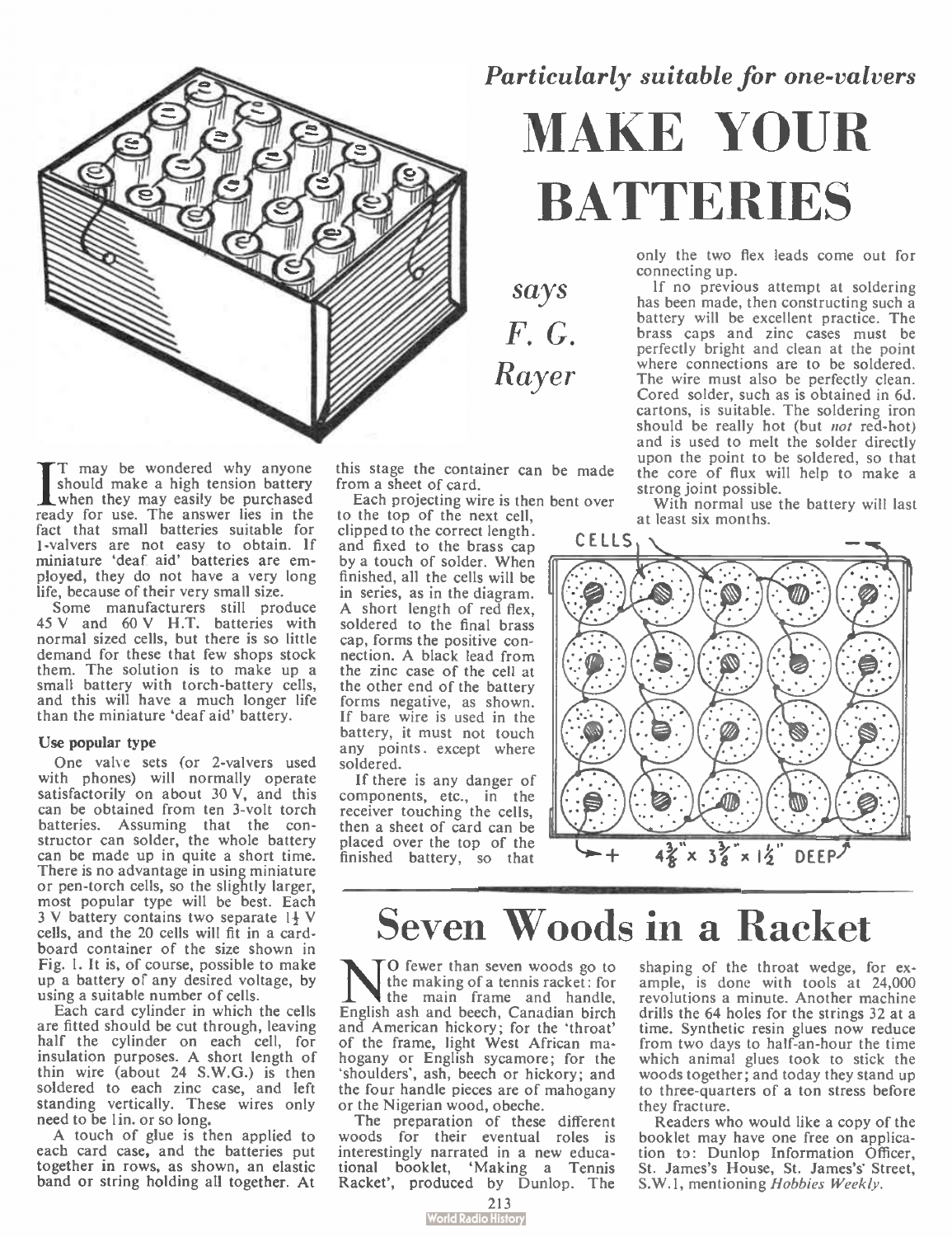## Model railways — No. 11 THROUGH STATION LAYOUTS

THE GOUDIE-FOAG passing station,<br>in one form or another, represents<br>fully 75 per cent of British proto-<br>type stations, and its design is much HE double- road passing station, in one form or another, represents fully 75 per cent of British protosimpler in many respects than the single-line passing stations we have already considered, though the everpresent problem of platform length often presents a very real difficulty in model form.

There are many different types of double- road through- station, of which the basic form could be said to be represented by Fig. 1, wherein the track layout is of the simplest character. The 'down' sidings are shown in full line, but are also represented on the 'up' side by dotted lines; and it should be noted that the entry into them in either case is against the direction of main line traffic — a proviso which is an absolute



'must' on the real railway. In actual practice also, the length of the shunting spur (shown very much shortened at S) must be made equal to the maximum length of the trains brought into the goods yard.

Another type of station is depicted in Fig. 2, in which the layout is arranged to allow for a stopping train at the platforms (from either direction) to be passed  $-$  in the station  $-$  by a 'fast' through-train. A further modification of this type of station is shown in Fig. 3, where additional provision is made for main-line trains also to have platform accommodation, the platform nearest the station buildings allowing easy

### access to the 'down' local trains by reason of the 'down' local line being

platformed on each side. Such intermediate platforms make for ease of passenger transfer from main- line to local trains and vice versa.

Such a station as that shown in Fig. 2 makes an excellent basis for an exchange station if it is situated in the position shown in Fig. 3, where the distance  $(X-X)$  and  $(Y-Y)$  should be increased to allow of the 'down' local line passing under the main lines at not too steep a gradient. In this respect it may be well to remember that at least  $4\frac{1}{4}$ ins. in '0' gauge, and 2-} ins. in 00' scale must be allowed as headroom between the baseboard surface of the lower track and the underside of the bridge or tunnel carrying the upper road. To get



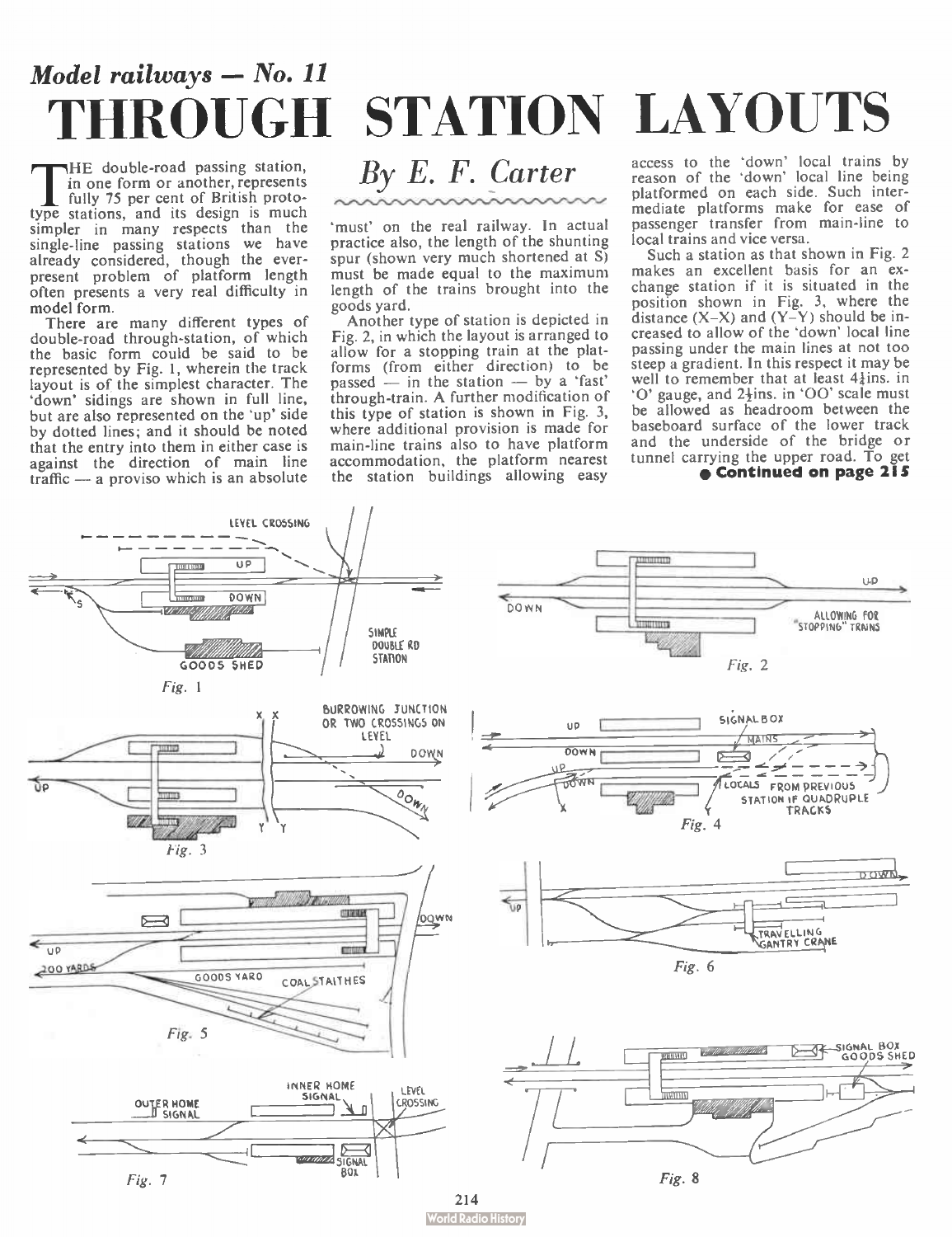

**EVERY** gardener knows how soil will persist in clinging to his foot-<br>and the displeasure of the proud house-VERY gardener knows how soil will persist in clinging to his footwife if these accumulations happen to be brought indoors. And then there are youthful footballers, returning home from muddy playing fields, forgetting to clean their shoes and thereby incurring mother's wrath. So if this gadget is termed a gardener's friend, it will really prove a blessing to the entire family.

Brushes are provided for cleaning the shoe sides, while scrapers will remove the bulk of unwanted mud from the soles.

The material used throughout is 2ins. by 1in. wood. Three pieces, each 2ft. long form the base, with four pieces 8ins. long for the crosspieces. Prepare the wood, drilling holes and countersinking, in the long pieces for screwing the crosspieces. The two end pieces may be attached first by screwing from the underside. Two cheap brushes, with stiff bristles, are fixed to the other two pieces before securing to the base. The two parts with brushes attached are fixed in the centre, 8ins. apart and 6ins. from the end piece.

You may also consider the possibility of attaching additional brushes to the base for brushing the shoe soles after scraping.

At this stage, it is best to apply a generous coating of creosote, for the `friend' will, doubtless, be kept outside the house and exposed to all weathers, demanding an efficient preservative.

The scrapers fastened to each end are fashioned from galvanised sheet steel, each measuring  $1\frac{3}{2}$ ins. by 7 ins. Round off at the corners and attach by screws to the end, so that the steel projects above the upper face edge of the batten for ¡in. If you have no such material handy, most sheet metal workers will cut out suitable pieces for a few coppers.

The user stands with one foot on the base to keep the device firmly in position, while the other foot follows the necessary action for freeing the shoe from mud, first by using the scraper and then the brushes. Most of the soil is removed by the scrapers, but the brushes will remove any clinging to the shoe sides. As previously mentioned, the addition of more brushes, screwed to the base, will ensure clean shoes before entering the house.



A 'TIDY' FOR

**GARDENERS** 

### e Continued from page 214

## Through Station Layouts

this clearance, a run of, at the very least 25ft. in 'O' gauge or 14ft. 6ins. in 'OO' scale will be needed to give a workable gradient of lin 70; though, of course, if the lower line dips as much as the upper one rises, and at the same rate, then half the aforementioned distances will suffice, the difference in level being shared equally between the two tracks.

If parallel tracks are run in quadruple form (a very rare occurrence in model form) as shown in Fig. 4, it is obvious that branch-line stopping trains are held clear of the actual junction without the use of either a burrowing junction or a fly-over junction; though branch-line trains can arrive at the station platforms to be reversed and run back if cross-overs for engine runround are duly provided at  $(X)$  and  $(Y)$ .

Close study of Figs. 5, 6, 7 and 8 will give some idea of the great variety to be seen in the arrangements of prototype double-track through-stations, each having its own goods-yard and facilities to suit the class of traffic for which it caters. Thus the layout of Fig. 5 specially caters for coal traffic; Fig. 6 for heavy machinery, being equipped with a travelling gantry crane; whilst Figs. 7 and 8 show simple variants of Fig. 1,

suited for places on a layout where space is cramped.

It will be realised that it is impossible to state which is the 'best' station layout for a double-track railway, because so much depends upon available space and the amount of cash which can be spent on trackwork. Points and crossings are expensive to purchase and are not quickly made — especially by the beginner, so in many cases, one's station layouts must be determined by unalterable factors, and hence the proverbial 'coat' must be cut to suit the 'cloth'; which is a great pity, but none the less true.

It must not be thought that the mere multiplication of complicated pointwork will necessarily increase the joy of running a model railway. On the contrary, more often than not, the greatest pleasure can be derived from the skilful manoeuvring of a small amount of rolling-stock on a layout of very limited size and simplicity. In truth, it all depends upon what angle of the model railway hobby most appeals to the reader, but a neat little railway, well built and run in a really railway-like manner is far to be desired to a rambling affair upon which realistic operation is a sheer impossibility by reason of its size.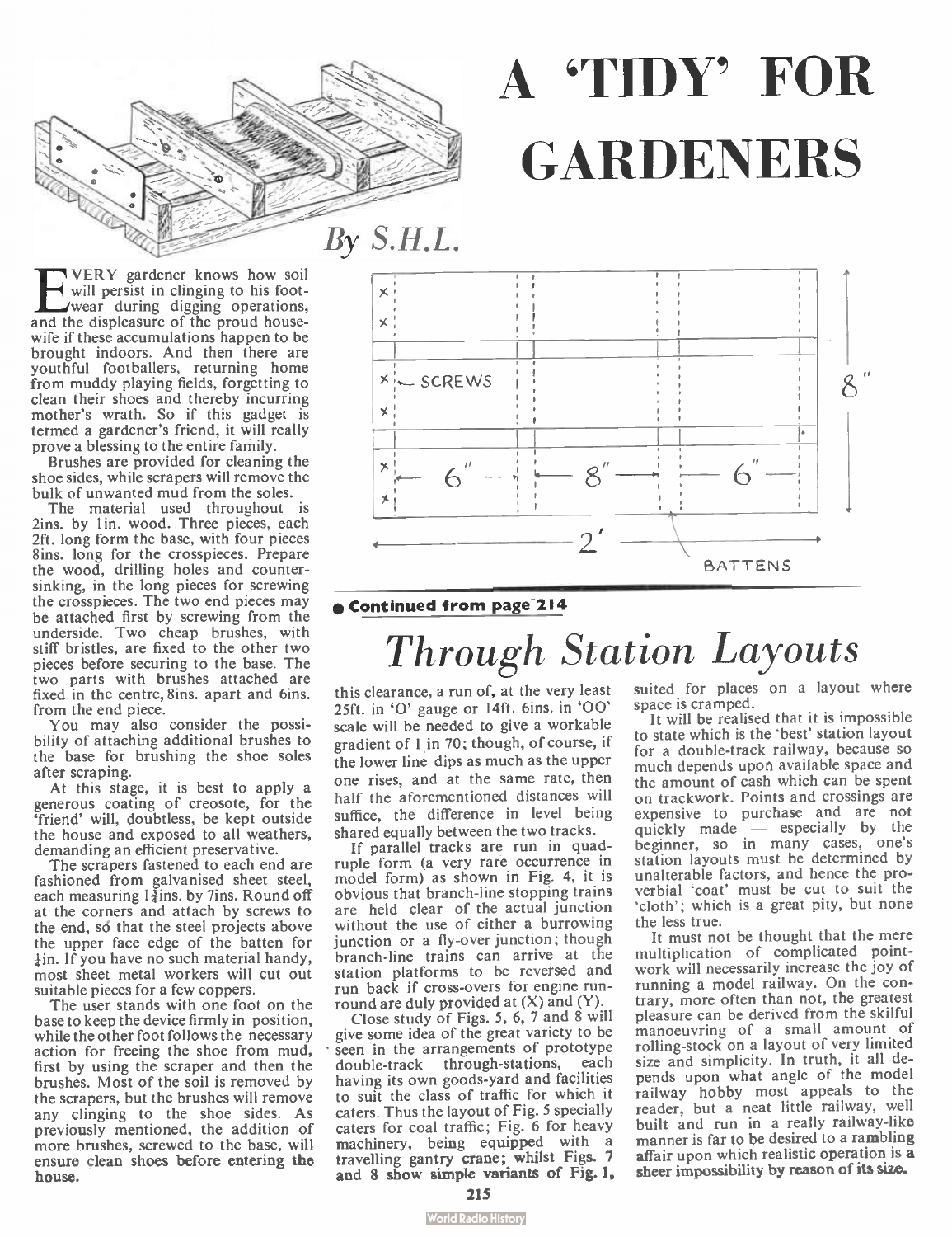## EASY TO MAKE WITH A FRETSAW ORIGINAL JIGSAW PUZZLES

This kind of puzzle actually owes<br>its name to the type of saw used in<br>the making, in other words, a jig-<br>saw — the power version of our faithful HIS kind of puzzle actually owes its name to the type of saw used in the making, in other words, a jigfriend the fret saw. While jigsaw puzzles are not a new invention, they remain as



The picture has been divided into major portions according to the shape of the subject. Note the provision for interlocking. The dotted lines in section 1 show how the subdivisions will be made.

fascinating to make as to solve, for both juveniles and adults. There are many variations at one's disposal for really up-to-date puzzles.

It will be well known that the most intricate puzzles are those consisting of hundreds of pieces, but when making a puzzle it is best to keep in mind the recipient. A puzzle made for a young child should only be cut into a few simple shapes. The puzzle to tease your friends' patience may be larger, the intricate pattern being cut into as many pieces as possible without interfering with the picture. These points must be remembered if it is proposed to make some puzzles for gifts.

#### Exchange your puzzles

Before proceeding to the actual making of these puzzles it may be mentioned that it is a good plan for a group of friends to each make one, then starting a little exchange club, when all share the pleasures of each other's handiwork, Moreover, those with

foreign pen friends may like to send a puzzle picture made from their own portrait. If one wants to do a good deed, he may make puzzles for both children and adults confined to the hospitals, or for those members of our

Forces serving on ships or lonely outposts. He may be sure they will be greatly appreciated.

Our familiar puzzle takes the form of a picture, cut up into a number of shapes, but we have many variations to make our puzzles original. For a change, use a map of any country, cut along the borders of the provinces, or counties, then sub-divide to form the puzzle pieces. This should be very good for one's geography!

A surplus of foreign stamps even a little damaged and unfit for the collection  $-\frac{1}{2}$  can form the basis of some very intricate puzzles, depending on the manner of mounting. Using a piece of hardboard or plywood for the base, stamps may be pasted on side by side in perfectly straight rows, but the puzzle will be much more teasing if stamps of all sizes are stuck on at random, some overlapping the others. When using stamps, it is preferable to make the puzzles from either all colonials or all foreign, but not a mixture of both.

When dealing with the ordinary picture, the procedure is to cut out the principal portions first, again sub-dividing as when dealing with maps. The accompanying photograph shows accompanying

perhaps, a photograph taken by oneself can be used. As an alternative to pictures there are other ideas. A page of humorous cartoons may suit some hospital patients; or how about a piece of music for a pianist friend? There are cigarette cards, labels, used greetings cards, and anything it is considered will make an interesting and original puzzle.

#### Mount on a base

The first step is the mounting of the material on to a suitable base. Use hardboard or plywood lightly spread with paste. The picture is carefully laid on and smoothed down to eliminate air bubbles, then kept under heavy pressure until dry. It is important that the paste has thoroughly dried out before starting to saw. And this applies equally to stamps, maps or photographs.

Where stamps are to be mounted in random fashion, it will be appreciated that it is not sufficient to coat the board, for each overlapping stamp will require its own coating of paste. The quickest way is to damp a small pad with paste, or smear a saucer with a thin coating, dabbing the stamps on in turn before transferring to the board.

If it is desired to give the puzzle an attractive finish, a coating of crystal paper varnish may be applied. This will also be protective, allowing the puzzle to be wiped with a damp cloth occasionally for cleaning purposes.

No one who has used a fret saw should be afraid of tackling the cutting out. Keep the work firm and flat, with the saw quite vertical throughout the cutting process. Fortunately one is not obliged to keep to any rigid line, and any irregularities do not matter. Start with the major portions as mentioned, and then subdivide again and again, but always remembering those little pro-



#### A simple pattern

how various areas are cut out to the shape of the objects, with provision for interlocking of these major pieces. Any coloured picture from a magazine, or,

Interlocking pattern

jections which make the pieces lock together. This may sound an un-necessary precaution, but be careful to • Continued on page 217

216

### **World Radio History**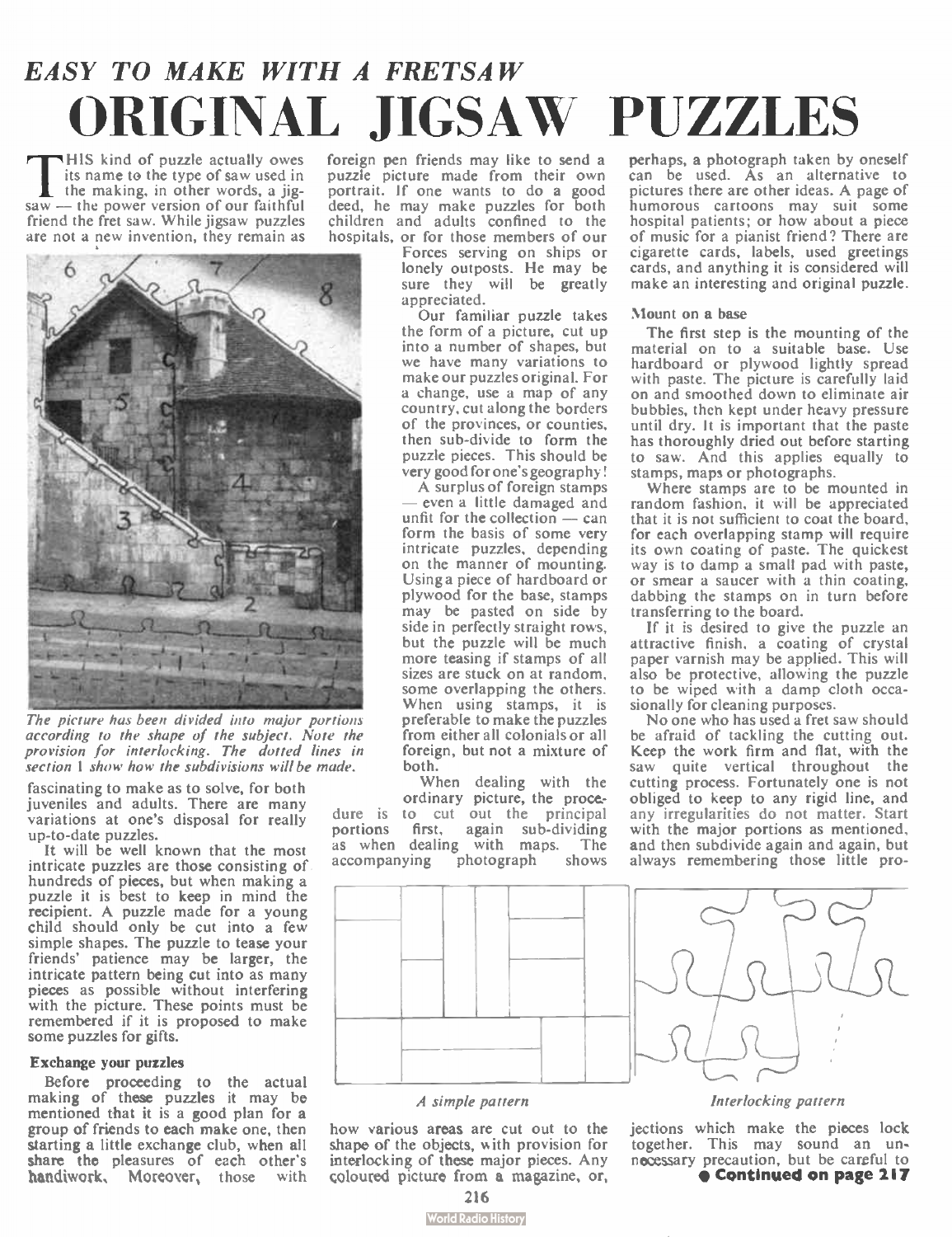## Advice you will appreciate Hints on Keeping an Aquarium



**A** ginner who tanks, for the be-<br>interesting hobby, may be of<br>three main types. There is the bell jar, QUARIUM tanks, for the beginner who takes up this most the metal frame tank with glass sides and a base of slate, and the home-made affair made out of a strong wooden box with a glass front. Bell or round glass jars or globes are not altogether suited to aquaria purposes, as they admit too much light and the curved sides focus heat rays towards the water, which is not good for the fish.

The metal-framed tank is the best of the trio, for the glass sides can be easily replaced if accidentally broken. The rectangular aquaria, as sold by dealers, is useful in that brown paper can be pasted over one or two of the sides, enabling the fish to find a shady corner when they need it. A handy size of aquarium for the beginner is about 18ins. long by 12ins. wide by 18ins. deep. Some advocate a slate tank with a glass window let in one side only.

Whatever sized tank is selected, you must remember that the total water surface exposed to the air determines. the number of fish that may be kept in . it. 'An inch of fish to a gallon of water' is an old maxim, and generally a sound one when first stocking your aquaria. Allow at least 6 cubic inches of water for each fish.

#### Stocking and Management

In most cases the position of the aquarium will be not by choice but by necessity. It is advisable to have it in a place where it gets direct light from above, but in the average room a window will be suitable, where the tank does not receive too much strong light.

Place a layer of clean sand at the bottom of the tank; river sand or shingle is best. Having done so, insert suitable plants, including Vallisneria, Elodia, Ludwigia, Myriophyllum, etc., for cold water tanks. Tropical varieties are best for tropical aquaria. Fish require water in which plants suitable for them are kept,

Place the aquarium where it will get light but not too much sun, a couple of hours' sunshine a day are enough.

Aerate the water daily by ladling out a jugful and returning it from a little height.

Change the water when you observe the fish congregating near the surface. If the fish are of kinds needing wellaerated water, one of the aerators worked by electricity may be employed.

Always let tap water, when used for replenishing the tank, stand for some time first.

Feed your fish 'a little and often' and do not allow them to have a good feast followed by a fast. 'Ant eggs', or better still, one of the prepared foods supplied by aquarium dealers; dried Daphnia, small earthworms cut up in tiny pieces, bloodworms, etc., are suitable. All fish benefit from a mixed diet. You can usually get supplies of food for your fishes from most dealers in aquaria.

Do not overcrowd your aquarium with fish. They require oxygen like all other animals, and if too crowded they will suffer. When starting your aquarium in the first place, be sure you buy healthy fish only.

All surplus and uneaten food left at the bottom of the tank should be syphoned out periodically. A few water snails in the tank will help in keeping it clean, by acting as scavengers.

#### Cold Water Fish

The would-be aquarist will carefully select his fish for the tank. Small specimens, up to  $2\frac{1}{2}$ ins. in length, will be better for his purpose than bigger species, if he intends to keep an ordinary aquarium.

Choose fish without blemish. Accept none but those with unsplit fins, and make certain that no scales are missing. Do not buy fish with signs of fungus on

### eContinued from page 216 Ortginal Jigsaw Puzzles

place each piece in a bag or box once it has been cut out for reasons of safety. There is nothing more annoying than to finish the whole of the cutting out to find that one piece is missing. Should this happen here is a tip. Place the existing pieces together around the area of the missing piece, placing on a piece of board of exactly the same gauge as the rest of the puzzle. Hold the pieces firmly in position while carefully pencilling the shape of the empty space on the board. Cut out this piece accurately and with water colour paints or coloured

body, fins, or mouth. Dull eyes in a fish are not a good sign. Accept no fish for your tank that is flat-sided, thin and lanky.

Goldfish are the most popular of aquarium fish. Do not forget there are many varieties. There is the common kind, reddish-gold in colour, though sometimes with patches of black or white. Of the many varieties we may mention the 'Veil-tail', the ' Fan-tail', the ' Comet', and other fancy strains. Next in favour we have the Golden or Red Japanese Carp, the Golden Orfe, the Golden Tench, Prussian Carp, Mirror Carp, the Common Tench, Rudd, Roach, Bream (silver), Minnow, Gudgeon, Catfish, Dace, Perch, Miller's Thumb, Stone Loach, etc.

#### Tropical Tank

Keeping a tropical aquarium is a very entertaining hobby. Most of the kinds of fish for the purpose are exceedingly pretty and brightly coloured. The same type of tank as already mentioned can be used, but the temperature of the water should be higher than for coldwater fish, generally varying from 70°F. to 80°F. To regulate the water temperature, use an electric thermostat, which can be supplied by the dealer.

Popular tropical species include Cichlids of several varieties, Siamese Fighting Fish, Gouramis, Zebra Fish, Harlequin Fish, Barbs, Characins, Livebearing Cyprinodonts, Mollies, Moon Fish, Sword-tails, and Angel Fish, etc.

The beginner is advised to confine his earlier attention to goldfish and the hardier cold-water types. Choose small rather than large specimens. As he becomes more experienced he will discover just how many fish he can keep in a given tank. A handy book for the tyro is 'Keep an Aquarium' by E. G. Boulenger (Ward, Lock & Co., Ltd.). (A.S.)

pencils fill in some of the missing detail, matching the colours as near as possible. The same method is useful for replacing missing pieces of any existing puzzles.

Puzzles are best kept in a box or small linen bag which can be tied at the neck. If you have a duplicate picture it will help solving the puzzle and can be pasted on to the lid of a box. Remember that hardboard and plywood mounts will give the best service in the long run. The puzzle shown in the illustration was made from a picture mounted on  $\frac{3}{5}$ in. plywood and is very substantial. (S.H.L.)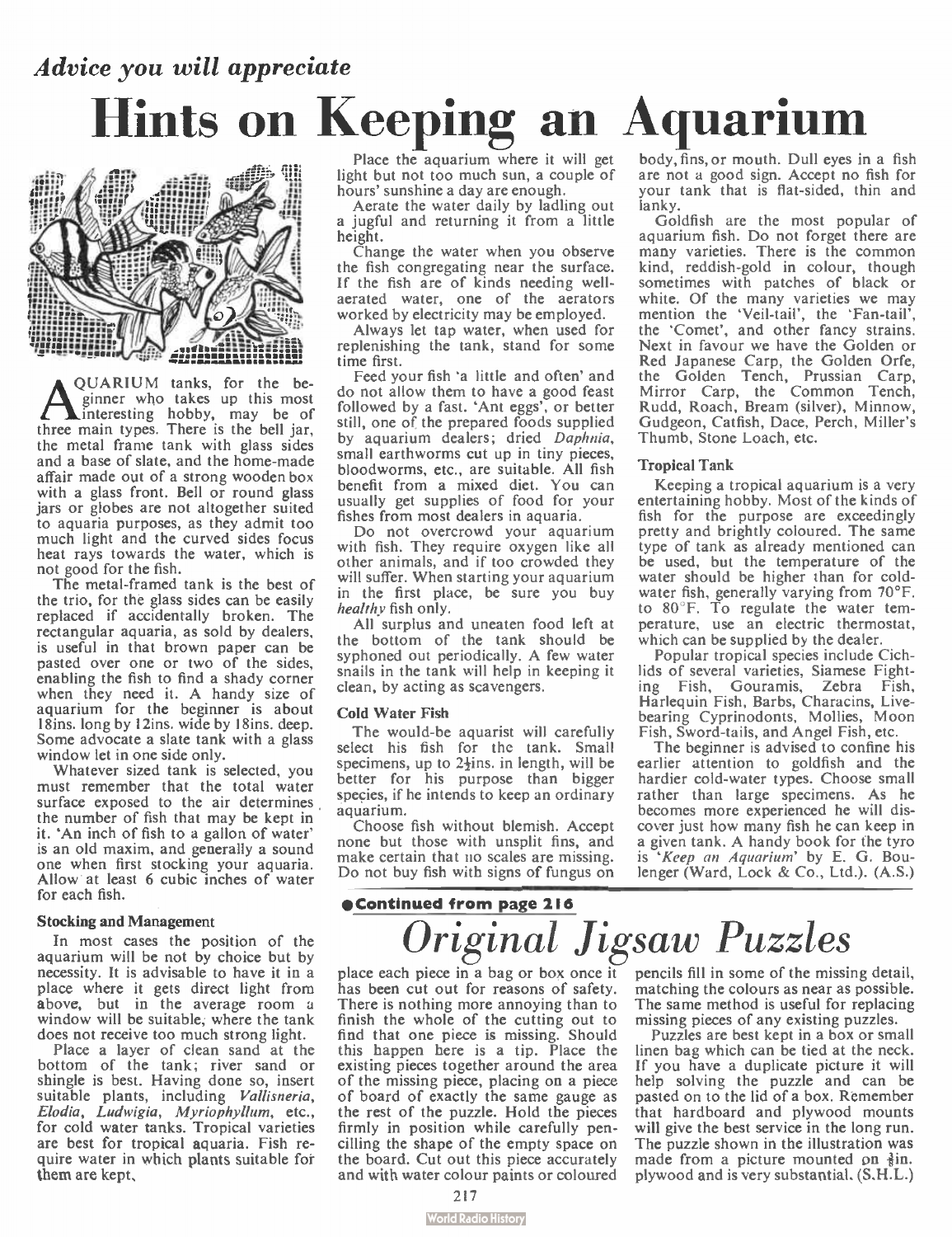## Information for photographers YOUR LENS APERTURES

SOME photographers are quite<br>
meaning of the 'f' numbers, or<br>
apertures, which are marked on all but OME photographers are quite needlessly puzzled about the exact meaning of the 'f' numbers, or the very simplest cameras. In actual fact these numbers serve a very useful purpose, since they show how much light is passed by the lens. They are also arranged in such a way that they are by no means difficult to understand.

Apertures are expressed by the letter 'f' followed by a number. For example:  $f$ 8,  $f$ 11, and so on. These numbers show how large is the hole, or aperture, through which light passes. The photographer can thus adjust his exposure accordingly, or choose an aperture to suit the light. In poor light, a large aperture would be wanted, to secure enough exposure. But with good, bright light, this might give over-exposure, so a smaller aperture is used.

The actual figures give the diameter of the aperture, as a fraction of the lens focal length. For example, if the lens has a focal length of 4ins., then  $f8$  would be an aperture  $+$ in. in diameter, while  $f16$ would be an aperture  $\frac{1}{2}$ in, in diameter. It will thus be seen that the higher the 'f' number, the smaller is the light passed by the lens.

The normal series of  $f'$  numbers used today is as follows: $-2$ ,  $2.8$ , 4, 5.6, 8, 11, 16, 22, 32. This may seem peculiar, but the series is used because each  $f'$ number is one-half the aperture of the previous number. For example, f4 only passes half the light of  $f2.8$ . Similarly.  $f11$  passes half the light of  $f8$ , or twice the light of  $f$  16.

Referring to the diagram will help to make this quite clear. Here, a variable iris diaphragm is shown. Set at  $f4.5$ , the lens is almost fully open, passing a large amount of light. Closed down to  $f5.\bar{6}$ , only about one-half the light passes. When closed as far as  $f11$ , the opening is quite small, so that even less light can pass. Apertures such as  $f16$  and  $f22$  will be even smaller.

Some very simple cameras do not have a variable iris, but a metal plate with a number of holes of different diameter, which can be brought before the lens. The effect of using these is exactly the same as with the iris.

#### Why 'Stop Down'?

Using a smaller aperture is called 'stopping down'. Each movement of one stop means a reduction in aperture to the next figure in the series. For example, from f 16 to f 22, or from f 4 to f 5  $\cdot$  6.

There are several reasons for stopping down, instead of using the lens at its widest aperture all the time.

First, it may be necessary to reduce the light passing, as explained. Apertures of f4 to f8 do well for dull days, but when bright sunshine is available it is necessary to stop down to f 16 or even f22, with normal exposures of 1/50th second.

In addition to this, definition is improved — the negative is more sharp, especially towards the edges. This arises even with expensive cameras. Looking at the diagram, it will be seen that when the lens is stopped down well, light rays

 $f3.5$  lenses are similarly found, letting pass a little more light than f4. Some cameras also have f6-3 lenses, and it is usually safe to employ this exactly as if it were  $f5.6$ .

All these various lenses (unless very old) will have the  $f8, f11$  and  $\dot{f}16$  numbers given, whatever the maximum aperture is. No difficulty arises in using them, therefore.

Only expensive cameras have apertures as large as  $f^2$  8 or  $f^2$ , as these lenses are of very large diameter, and



only pass through the centre. This gives better definition than when light is also passing through the outer parts, or edge, of the lens.

Another advantage of stopping down lies in the increased 'depth of field' obtained. This term, like others used in photography, is simple to understand. It merely indicates the extent to which objects at various distances from the camera are sharp on the negative. Once again, an example will clarify this. Suppose the camera is focused upon an object at 10ft., and the lens at  $f4.5$ . The depth of field will then extend from about 9ft. to lift. Objects nearer than 9ft. or farther than about 11ft., will be badly out of focus, and thus appear blurred in the picture. But suppose the lens is stopped down to f22. The depth of field then extends from 6ft. to 20ft., the camera still being focused at 10ft.

There is no need to remember actual figures, but it will have been realised that the depth of field increases each time a smaller aperture is used. Focusing thus becomes less important or critical. Again, in street views or scenes with objects at a wide range of distances, a small aperture  $(f16 \text{ to } f22)$  becomes necessary, if there is to be enough depth of field to cover this.

Very often the widest lens aperture is not any of the figures given. A  $f4.5$  lens is an example of this. The maker has not used a lens quite large enough to be f4, but in terms of exposure it will be safe to use the  $f4.5$  setting exactly as if it were  $f4$ .

costly. Most cameras of other than very simple type begin with a largest aperture of  $f_4$  -5.

#### Actual Exposures

It is hoped that there will not remain any mystery about 'f' numbers after the foregoing explanation. So that the knowledge gained can be put to good use, it is worth while to consider some typical exposures. Assuming that a film such as Selochrome (30° Scheiner) is to be used, with the shutter set at 1/25th second, the following apertures would be suitable for landscape scenes: —

Bright Sunshine, f22.Trifle Overcast, f16.  $DuII, f11.$  Very Dull,  $f8.$ 

For near views of figures, houses, trees, etc., it is necessary to open up one stop. This gives:—

Bright Sunshine, f16.Trifle Overcast, f11. Dull,  $f8$ . Very Dull,  $f5.6$ .

As each number in the series given is one-half the previous number, in terms of exposure, it is easy to adjust the aperture for other shutter speeds. If 1/50th second were to be used, instead of 1/25th, the aperture has to be opened one stop. For example, 116 would be used instead of f22.

Very simple, cheap cameras have no means of adjusting the aperture. With these, it is safe to assume that the lens is set at f16. This explains why such cameras are not suitable for dull light. They will, however, give good pictures in bright daylight, or sunshine, where the aperture of f16 allows enough light to pass to expose the film. (F.G.R.)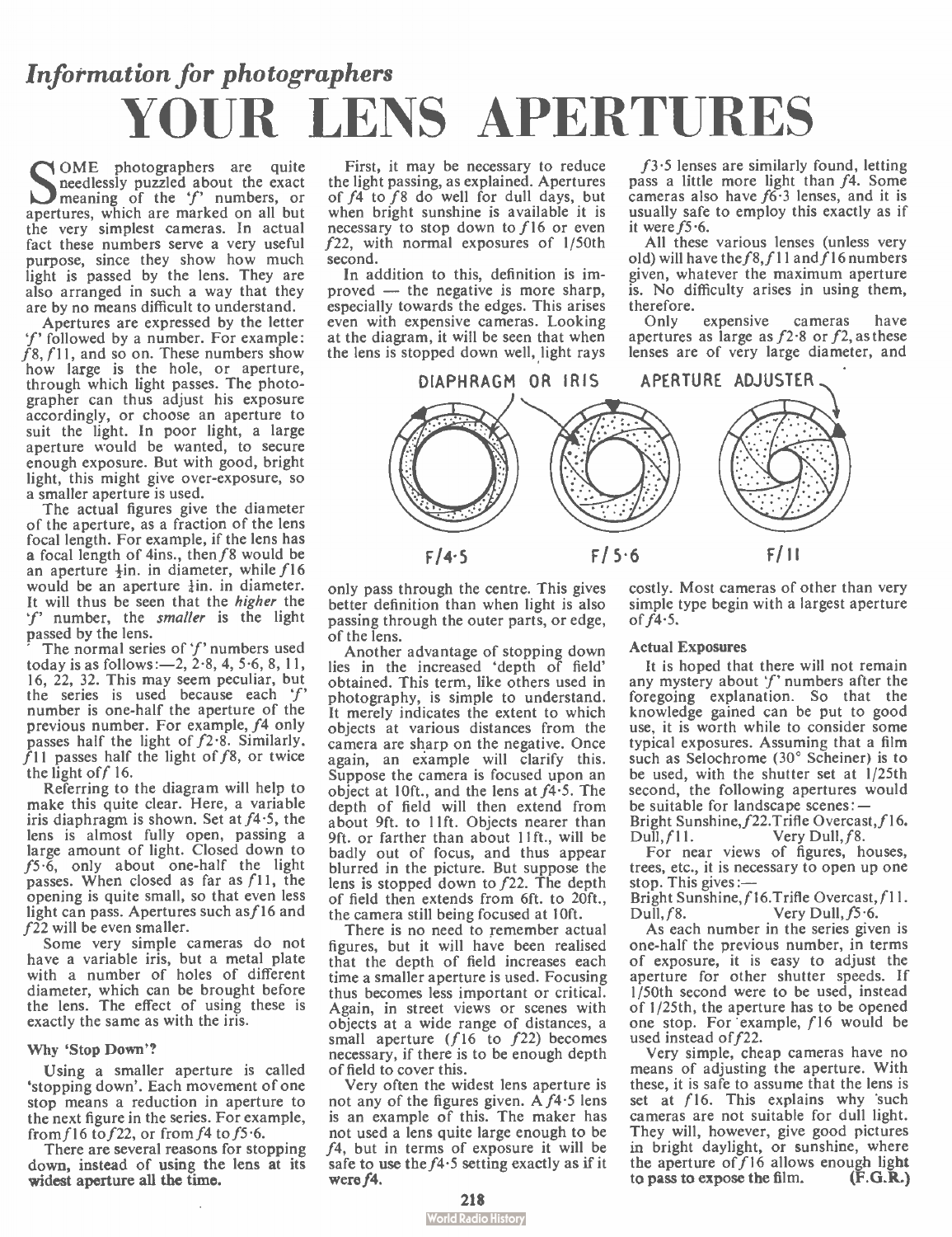# TRY FRETSAW INLAY

### Marquetry the EASY Way!

IF you like marquetry work, you MUST try Fretsaw Inlay. It has many advantages over 'knife inlay work with veneers, and is easier, yet the results are equal to the finest marquetry work! Using a fretsaw, all the pieces are cut at once—and must fit perfectly. You get THREE good pictures from four pieces of wood—quite a consideration when you are making pictures for sale—and all are cut at the same time. There's no mess and no bother with Fretsaw Inlay. The kits illustrated are complete with four selected  $\frac{1}{2}$  in. panels of different

> coloured woods, hin, backing board and stripwood for border. The overall size of a finished picture as illustrated is  $14$ ins.  $\times 10$ ins. There are also kits for trays inlaid in the same way and using larger panels of wood. Get Hobbies free pamphlet and learn more about Fretsaw Inlay, You'll be surprised how easy it is to create masterpieces in wood!



'The Bridge' (Kit No. 3016)





mis mugu

### JOHNSON PRINT-A-SNAP PACK

It's much more satisfying, and so convenient, to print your own photographs at home. There's no waiting for results—you get them on the spot, and it's amazingly easy when you use the Johnson Print-a-Snap Pack. This little kit costs only 3/6, and you can make sixteen  $2\frac{1}{2} \times 3\frac{1}{2}$ in. prints or twenty-four  $2\frac{1}{2} \times 2\frac{1}{2}$ in, prints depending on the size of the negatives you are using. ( You must state the negative size when ordering.) Any dimly- lit room will do to work in, and no special equipment is necessary. If you want to take up photography as a hobby this is the simplest and most interesting way to start.

Ask your local photographic dealer for the Johnson Print-a-Snap pack,

It contains one packet of developer; one packet of fixing powder; one packet of the new Johnson Contact Paper; a cardboard printing frame and a sturdy wallet to keep your prints in after you have made them, together with full instructions.

ALL THIS FOR ONLY 3/6





Electronics more quickly and thoroughly than any other method. Specially prepared sets of radio parts are supplied and with these we teach you, in your own home. the working of fundamental electronic circuits and bring you easily to the point when you can construct and service radio receivers, etc. Whether you are a student for an examination; starting a new hobby; intent upon a career in industry; or running your own business — these Practical Courses are ideal and may be yours at very moderate cost.

With these outfits, which you receive upon enrolment and which remain your property, you are instructed how to build basic Electronic Circuits (Amplifiers, Oscillators, Power Units, etc.) leading to designing, testing and servicing of complete Radio and Television Receivers.

| <b>COURSES FROM 15/- PER MONTH</b> |  |  |  |  |  |
|------------------------------------|--|--|--|--|--|
|------------------------------------|--|--|--|--|--|

| POST THIS COUPON TODAY                                                      | FMI                             |
|-----------------------------------------------------------------------------|---------------------------------|
| To E.M.I. Institutes.<br>Dept. 3 <sup>1</sup> Grove Park Road, London, W.4. | <b>INSTITUTES</b>               |
| Please send me your FREE book on Practical Courses                          | associated with                 |
|                                                                             | "His Master's Voice."           |
| <b>ADDRESS</b><br>.                                                         | Marconiphone,<br>Columbia, etc. |
|                                                                             |                                 |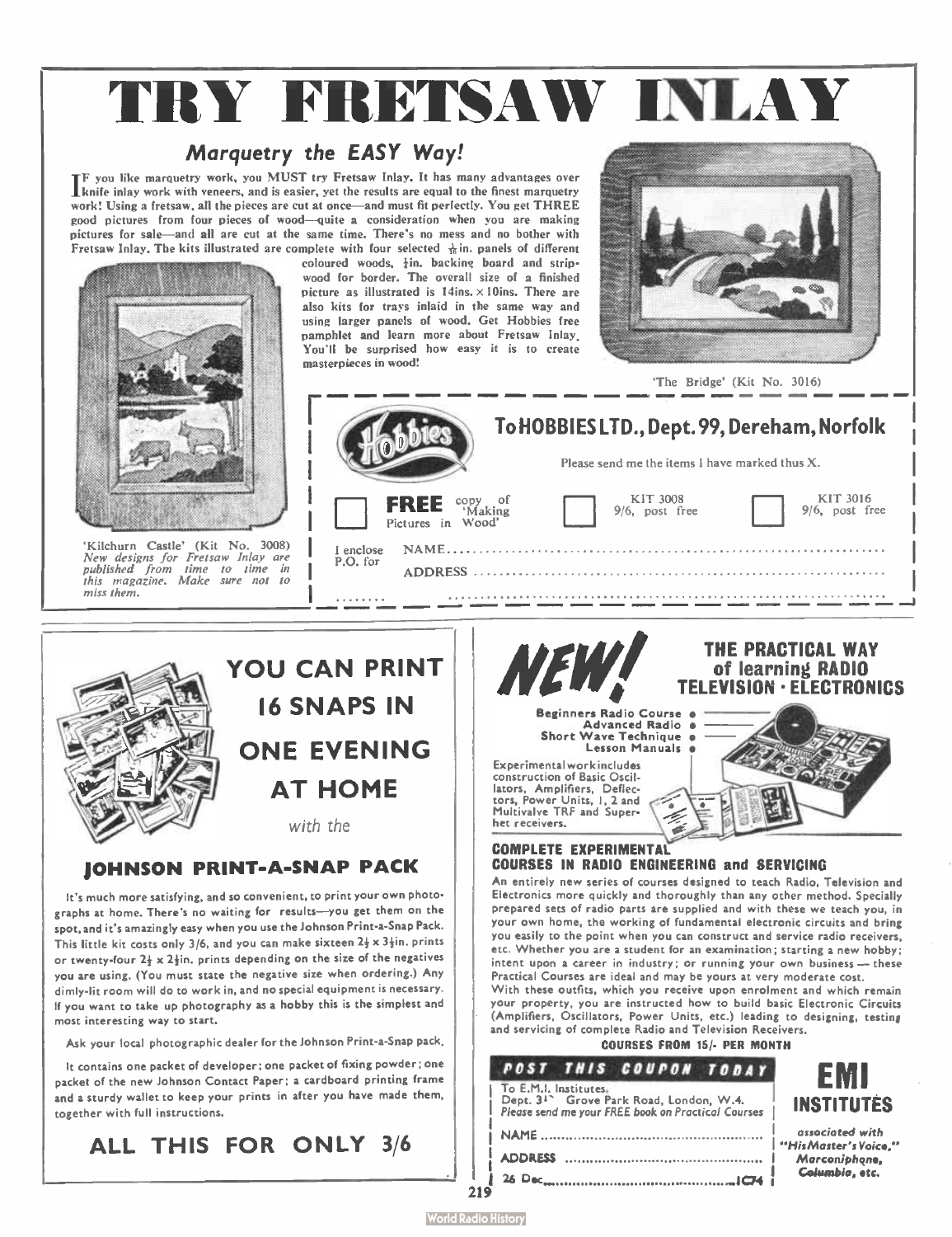## Holiday angling The Chub is Worth Seeking

HUB are often classed as vermin<br>that cause much tribulation for<br>they — the chub — establish themselves HUB are often classed as vermin that cause much tribulation for trout fishers in summer, when in streams sacred to the game mottled fish. That may be so; but your winter chub, round and about the Yuletide holidays, is a different creature. In December, a chub, if of passable size, say, 3 lbs. to 5 lbs., is no mean opponent. Neither is such a specimen ill-looking or ungainly. Rather is it a singularly handsome fish, silvery-green and shiny of mail; or, as the late Sir Herbert Maxwell described it, 'firm and bright as a salmon-trout'.

#### The `Loggerhead'

That assertion from an eminent authority may appear very flattering, but other experts of the angling world praise in no mean terms the ' logger-headed' fish. The late H. T. Sheringham (and no one would entertain disputing his testimony), has a good word for him in his book  $-$  'the most satisfactory quarry of the winter angler'. In another place he refers to the chub as 'a really excellent fighter, especially if hooked near a bed of weeds or the roots of a tree'. True enough, for if there is one haunt chub love more than another, it is under a willow. They do not scorn other waterside trees, but a willow for some reason is easily first, and should the roots stick out a foot or more under the water, and the current has washed away the bank, causing the tree to lean over a pool with some of its lower boughs awash, better still.

Probably no 'coarse' fish provides a greater thrill than does a chub racing away at a headlong pace towards a tangle of old roots. It is a case of touch and go. You may turn him from his objective — more likely the quarry will gain sanctuary, and leave the angler trembling in cold despair.

### Habits differ

The habits of chub differ somewhat during winter from their summertime ways when you see them dimpling under the trees overhanging the stream. In the winter days you stand little chance of spotting them by eye as in summer, but they are to be found in almost the same haunts. The ideal chub river is rather placid and clean, but by no means innocent of snags and roots. Hollows under bush-hung banks, 'pockets' between bushes where the current is slack, eddies at bends and elbows are all likely spots. Chub have the homing instinct and they will generally be found lurking in a favourite swim year after year. Once a chub-hole, always a chub-hole, unless floods of heavy nature drastically alter the character of the banks.

Probably the modern trend to pull up trees and straighten banks, and to - 'canalise' stretches of once winding, shady streams has done much to spoil some once grand chub waters, and frequently it is a long walk between one worth-while hole and another. In any case, there is seldom room for more than one angler to fish any chub haunt at one time. In a well-fished river chub take a lot of catching, even in the winter days when the water is more or less coloured. In such streams, where angling is now pursued by the multitude, success demands intimate knowledge.

It is a good idea to try out all places likely to be tenanted, then, if chub are present and in feeding mood, they will soon let you know it, always provided the angler plies his art with intelligence and circumspection, bearing in mind the character of a wary and shy quarry. Once you locate chub be prepared to stay thereabouts for a while. Though chub do not consort in big shoals like roach, they do assemble in small companies, often with two or three goodsized ones in the lead with lesser fish strung out behind. If the angler goes about his task with discretion he may extract a few nice fish from the 'swim'

ere the rest sense that something untoward is happening. Let them catch glimpse of him and they just melt away into the deeps or under the rooty banks.

#### Tickle its appetite

Whereas in summer chub take artificial flies, natural insects, grubs, caterpillars, grasshoppers, and what not, including fruits of various kinds, much of this sort of food is not available during winter, when the angler can cut down his list of baits considerably. It is doubtful if there is a better bait at this season than a bright and lively red worm, which has been 'scoured' in damp moss for some days before use. The tail-end of a medium lob fished on ieger tackle frequently provides reward, particularly if previous to starting, the hole has been suitably ground-baited, with a mixture of boiled rice and potatoes, soaked bread and bran, to which concoction a few small worms have been added. Another mixture favoured by old-timers consisted of soaked greaves and clay, made into suitable balls. Years ago pith and brains were all the go, but seem to have gone out of favour, though the difficulty of obtaining such from the butchers during ration times may have had a lot to do with this once famous<br>chub bait, becoming scarce.  $(A.S.)$ chub bait, becoming scarce.

### Dace are in Their Prime

A FISH well worth catching in<br>winter is the lively dace. A good<br>ace hooked of the user is on fine tackle at this FISH well worth catching in period of the year, is one of the best, for, in common with chub, roach, and grayling, they are in their prime now.

We like the dace, it is such a beautiful fish, built on symmetrical lines and elegant in shape and of spruce appearance. He is prettier and more slender than the roach, but lacks the carmine with which the latter's fins are dyed. Silvery with dark olive back, the dace is really a fish to be admired, both for looks and sporting qualities.

There are three excellent baits for winter use when after dace — red worms, maggots, and small cubes of breadcrust. If the water is coloured by rain causing soil-washings, the worm is the best. Dace are often met with in roach swims, and prefer the deeper runs at this period. Tackle should be fine, and the hook No. 14 crystal. Dace, being gregarious, travel in small shoals, and, as when roach fishing, it is advisable to attract them by ground-baiting with the usual mixture of soaked bread and bran, or any similar concoction proved useful in keeping fish together in the swim.

'Swimming the stream' for dace is a pleasant method of winter fishing, especially if you pick your day. If chub also are present in the stretch, you are fishing, all the better — you may enjoy a bit of fun. We should be inclined to choose a mild day with not too much wind, and with the river in its normal winter flow. Mid-day and early afternoon, is the time for fishing during frosty conditions, for then the water will have lost a little of its icy sting. Yet it is possible to catch fish during the last hour of daylight, in mild winter weather.

\* \* \* \* \* \* \* \* \* \* \* \* \* \* \* \* \* \* \* 水 Next week's free design will be  $\frac{1}{\ast}$ sk.  $*$  for making 2 Modern Trays, con- $*$  $*$  taining delightful marquetry inlay

\* pictures of wild geese or a Scottie<br> $*$  dog. dog.

\* \* \* \* \* \* \* \* \* \* \* \* \* \* \* \* \* \*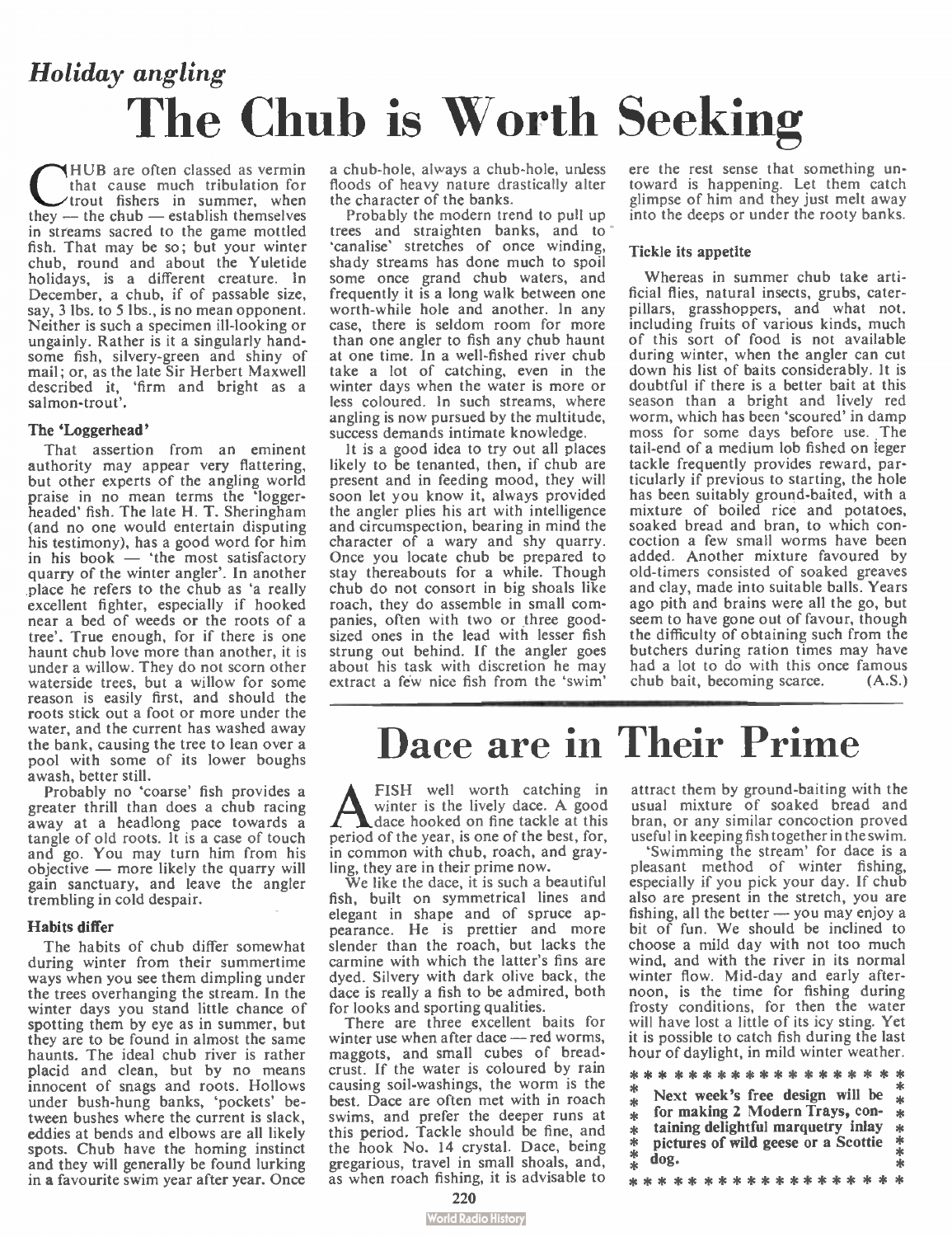STAMPS FREE — Empire Packet including Pictorials and Victorians with approvals. — Robert J. Peck, 7A Kemp Road, Bournemouth.

MAGIC catalogue. 1. and Donkey Puzzle 1/-.<br>M— DeHempsey, 363 Sandycombe, Kew. Surrey.

Classified advertisements are accepted at a cost of 6d. per word prepaid. Send P.O. with advertisement to Advertisement Dept., Hobbies Weekly, Derebam,Norfolk

GENUINE Swiss Musical Movements. The General According to the General According to the General According to the country, lowest prices 16/3 each. Genuine Thorens<br>Movements, 22/9 each. All guaranteed. P & P. 9d.<br>extra on all orders. — Richardson & Forder, HW.<br>5 Chapel Place, White Hart Lane, London, N.17.

WISS MUSICAL MOVEMENTS. Before you abuy send 2d. stamp for our illustrated brochure. — Metwood Accessories (Dept. HW), Church St.. Wolverton, Bucks. (Trade enquiries invited).

### e I MUST GET

... the EXTRAORDINARY Home-made GADGETS MAGAZINE . . EVERY MONTH it fully describes OVER FIFTY ingenious gadgets, devices and novelties I |<br>CAN MAKE. I'il get it at W. H. Smith's | etc., or send 1/3 direct to:—

Home- Made GADGETS MAGAZINE (26) Kingsbury, London, N.W.9 <sup>101</sup>- buys the HUGE 1957 Gadgets Annual

Yours

for<br>only

 $8/6d$ 

 $\&$  One 'EASIBINDER' holds two volumes (52 copies)

Post today

 $\sqrt{x}$  Easy to use



100 DIFFERENT stamps free! Request {d upwards discount approvals. — Bush,<br>53 Newlyn Way, Parkstone, Dorset.

**TAINTSPRAYING' HANDBOOK. Covers 4d. Catalogue of our Cellulose and Paints and all Allied Sundries 216, post 4d. Catalogue of our Cellulose and Paints and all Allied Sundries 216.**<br>81 Oak Road, Harold Wood, Essex. Ltd., 81

1700 MARVELLOUS TRICKS, half-<br>catalogues. Send 2/- (returnable). — Orlestones,<br>Riverside Road, Shoreham-by-Sea.

'ATTOO materials; postal tuition. Tattoo I mark remover. S.A.E. — 61 Stanley Ave., Dagenham.

### MUSICAL BOX MOVEMENTS

Only 14/9 post free. Swiss made. Everything for making a complete box, movement in-cluded, 21;9.

S.A.E. for tunes, etc.

The Swisscross Co., Dept. B, 116 Winifred Road, Coulsdon, Surrey



LEARN it as you do it — we provide practical<br>Lequipment combined with instruction in Radio, Television, Electricity, Mechanics,<br>Chemistry, Photography, etc. — Write for full<br>details to E.M.I. Institutes, Dept. HW47, London, W.4.

### Safeguard your copies of HOBBIES WEEKLY' The amazing `EASIBINDER' (Pat.) makes it simple

With the new *EASIBINDER*, specially prepared for Hobbies, you can bind each copy of<br>*Hobbies Weekly* as you get it, turning your favourite magazine into a permanent, easily-<br>consulted library of immense value, and avoidin blocked on the spine, each binder is strong, serviceable and neat. It will not two complete<br>volumes (52 copies) and costs only 8/6. Each copy of the magazine is quickly inserted by means<br>of a flexible steel wire, and can e

**NOTE!** I the those who prefer to bind each volume (26 copies) in the orthodox way,<br>indexes are published for each completed volume and cost \|- each. To avoid confusion,<br>however, these items should be ordered separately.

October 3rd (No. 3179) was the start of a new volume

|             | To: HOBBIES LTD., Dept. 993, Dereham,<br>Norfolk. |  |  |  |  |
|-------------|---------------------------------------------------|--|--|--|--|
|             | PLEASE SUPPLY  EASIBINDERS                        |  |  |  |  |
|             | at 8/6 each. P.O. for  is enclosed.               |  |  |  |  |
| <b>NAME</b> |                                                   |  |  |  |  |
|             |                                                   |  |  |  |  |
|             |                                                   |  |  |  |  |
|             |                                                   |  |  |  |  |
|             |                                                   |  |  |  |  |

**World Radio History**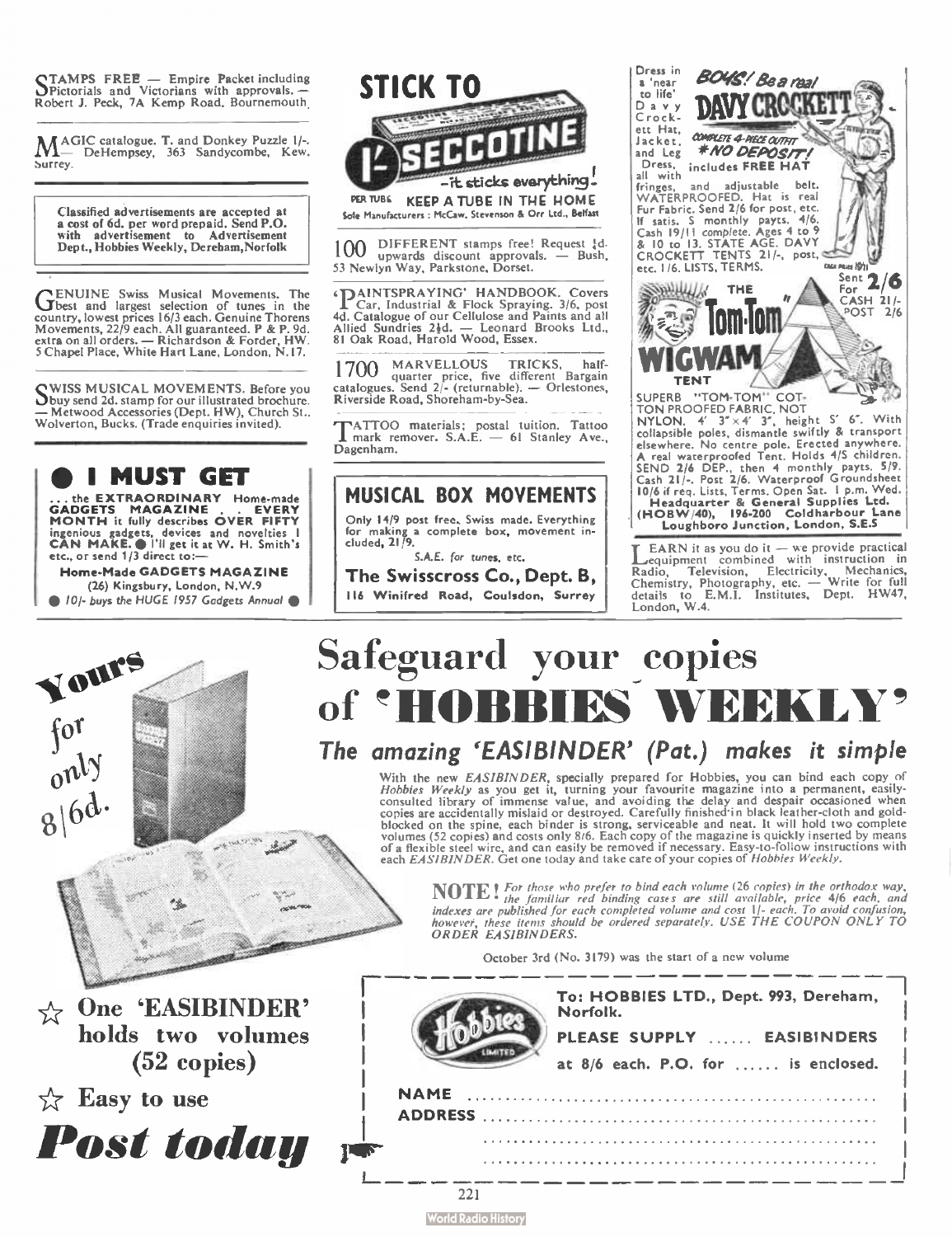# YOUR CHANCE TO HELP THE BIRDS

**O**NE of the pleasantest duties of the bird-lover at this winter period is to see that all the feathered creatures that come to the NE of the pleasantest duties of the bird-lover at this winter period is to see that all the garden and the back-door may rely upon his bounty and his help. Remember that when at times the countryside is bound up by frost and snow, many thousands of birds die through sheer hunger and thirst. Therefore, place food and water in ample supplies each day such weather conditions prevail, always in con-venient spots, but where Tabby or Smut cannot climb or otherwise reach.



What is more picturesque and welcome to the bird-lover — and most of us come into that category — than the sight of wild birds in the garden or back-yard ? The frost and snow will have brought crowds of feathered guests to your premises, and there is no better time in which to study their Ways and feeding habits. To the vicinity of human dwellings they will flock in order to forage for a few scraps and bits of food. To help them and to make the most of your opportunity it is advisable to make your garden an attractive ' guest house' by catering liberally for the different species that will surely visit your hospitable table.

When fixing up a bird table or other contrivance, place it at some height from the ground or in any open situation. Cats will not then be able to ambush or spring on your guests unawares. Get all food receptacles ready for use before hard and severe wintry weather sets in.

A bird table can be easily made out of a box lid secured to a piece of timber by a screw through the centre. An old sweeping brush handle will do nicely or a few feet cut from a clothes prop. Any handy fellow can make a more elaborate table if he has the necessary tools.

The table should be spread with a handful of breakfast porridge oats, pieces of fat, bread crumbs, scraps of cake and old buns, etc., the wastage from your own table and kitchen.

#### Coconut holders

A divided coconut slung from the boughs of an apple or other fruit tree is an old device, but, nevertheless, a good one. When the white nut has been picked off by the birds, smear the inner side of the nut with suet, mutton fat, dripping, or lard. Another use for a suspended coconut is to half fill it with food scraps, seeds, etc., which the finches will enjoy as well as the tits and others.

An excellent device is to get a short bough or piece of wood suitable for the purpose, cut and trim it, and afterwards bore or chisel a number of holes about 1-}ins. diameter and about 2ins. deep, allowing about four of such holes to the foot at equal distances apart. A bough 2ft. in length will furnish eight holes. Fill them with fatty foods and fix the bough well up in a suitable handy tree in the garden. Replenish daily in hard weather. The tits of all kinds will gather fussily around to fill their tummies. (See Fig. 1.)

When you have finished with your Christmas Tree (Fig. 2) do not throw it away, but set it in the centre of your lawn, patch of grass, or garden. On its branches hang bits of suet, strings of monkey nuts, pieces of coconut, bones that have shreds of meat attached to them, bacon rind, fruit like apples, and bread crusts. At the foot of the Christmas tree spread a little crushed hemp



### By A. Sharp

seed, which will be welcomed by the seed-eating birds such as the finches.

A most important thing is water. In frosty weather repeat the supply when ice forms on the surface. Place outdoors two or three shallow dishes or pans of water for the birds' use. Do not fail to look at it periodically on days when the wind is freezing, and break any ice that has formed.

Never throw out food for the birds on to ground covered with deep snow where it will sink out of sight. Sweep or shovel a clear patch and put your offerings in the centre of it. Renew, if further snow follows.

It is very interesting to watch the feathered visitors, whose ways are always worth noting. Sad it is, however, to notice that your guests are very rude to each other, and behave badly at the bird table. They chase each other away from the food, bully each other, and even snatch the best titbits out of each other's beaks. Starlings bully their own kind unmercifully; but they are not alone in bullying tactics, for the black-birds are equally as bad. The sparrows are sneaking foragers, always slipping in under the beaks of their friends and snatching the best titbits.

Robins are pugnacious, devoting themselves mainly to the pursuit of all robins and others, except the tits, who are seldom put off their feeding places for many seconds. Thus our feathered guests carry on, bullying and chasing each other, and generally making every effort to get the most there is, before some other bird wins it. Provided you place out plenty of different scraps of food there will be something for all wherewith to fend off hunger during hard times of winter.

### **MAKE A RADIO**

NO SOLDERING—only a screwdriver and pliers required. Kits from 8/6, 10 kits to choose from.

Send S.A.E. for complete list or a 3/6 P.O. brings you easy to follow building instructions for all 10 sets. Send to:—

BLANCHARD'S RADIO (Dept. HI). 13 GAINFORD GARDENS, MANCHESTER, 10

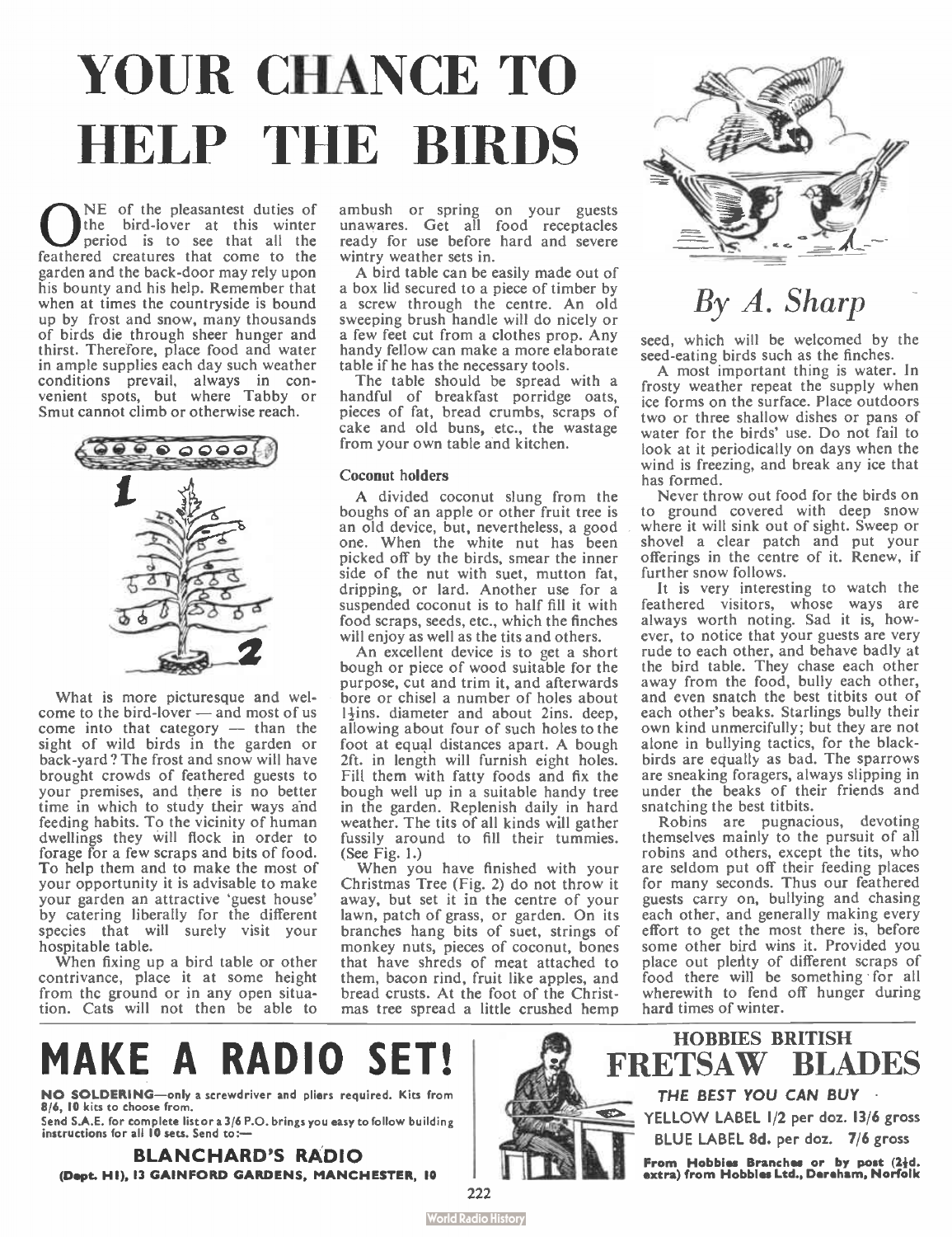### For greater accuracy

# AN ADJUSTABLE BEVEL





 $, \ldots$ 



### USEFUL GADGET FOR FRETWORKERS

 $\prod_{\mathfrak{m}}$ HE adjustable bevel is particularly useful to fretworkers and model makers where chamfering has to be done. It ensures that the chamfer is

correct along all its length.<br>Cut the pieces (A), (B,B) and (C) from<br> $\frac{1}{6}$ in. hardwood and glue pieces (B,B) and (C) together as shown in the diagram below. This can be strengthened by the addition of pins or small screws, and forms the stock or handle. The blade is inserted and held in place by a roundhead screw which can be tightened to hold the blade in any position. A small bolt and wing nut could be used in place of the screw. Finish off by giving three or four coats of brush polish. (M.p.)